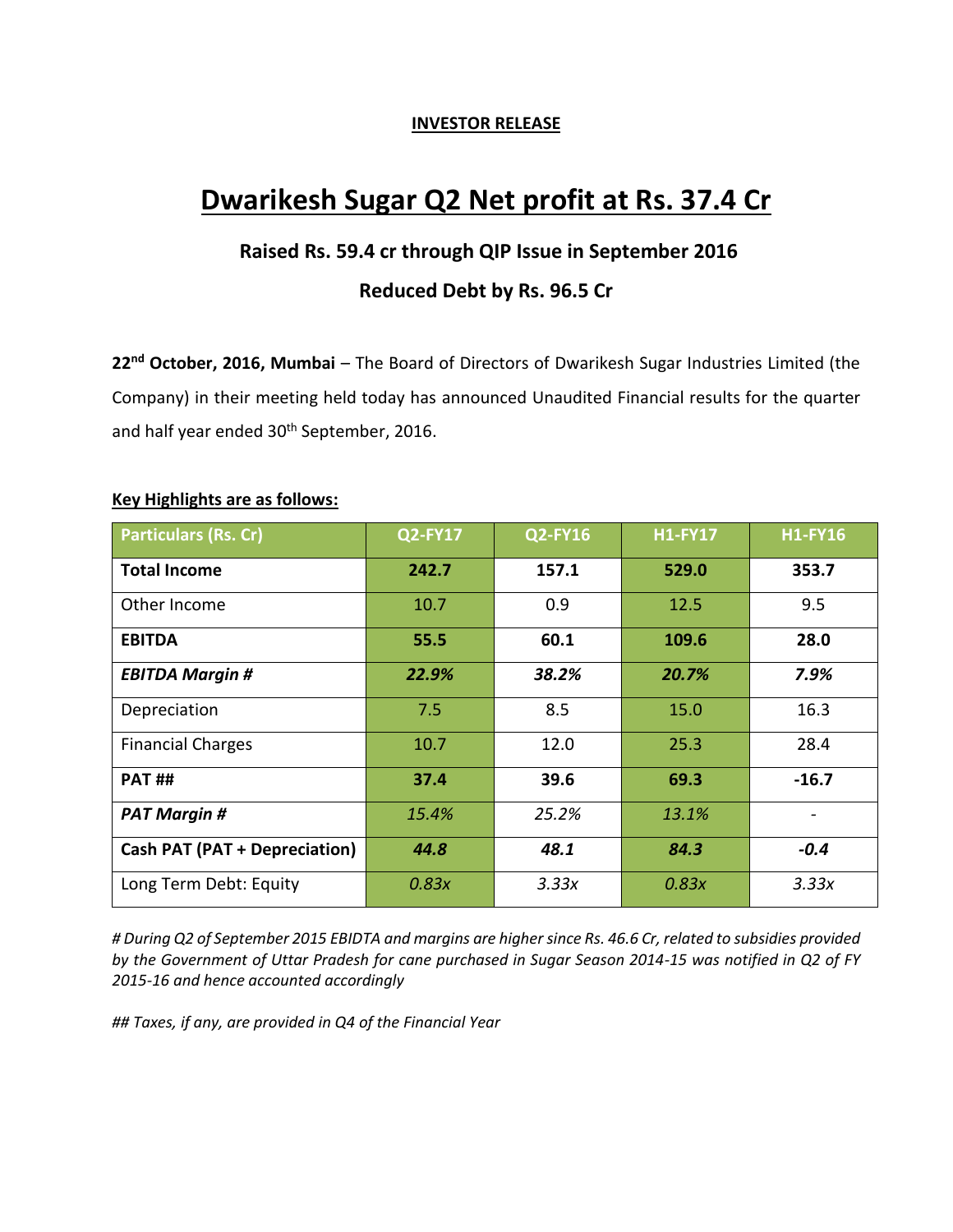#### **The snapshot of the quarter is as follows:**

- a. Last year, Q2FY16 profits included Rs. 46.6 Cr arising out financial assistance for Sugar season 2014-15 granted by the Government of Uttar Pradesh. Considering this one-time financial assistance in Q2 2015-16, our profits in current quarter and half year ended  $30<sup>th</sup>$  September 2016 have shown a remarkable turnaround.
- b. Achieved sales of 6.59 lac quintals of Sugar during Q2FY17 at an average realization of Rs. 3,546 per quintal as against 6.48 lac quintals of sale of sugar at an average realization of Rs. 2,327 per quintal during the corresponding quarter last year.
- c. Crushing season 2016-17 in UP is expected to commence post Diwali in November 2016. The revised prices for SAP, if any, would be keenly watched.
- d. The Crushing season is expected to see sugar production decline in India by more than 7% as per estimates of ISMA. This is expected to keep sugar prices stable.

#### **QIP Fund raise in September 2016:**

Pursuant to shareholder approval in August 2016, we launched our equity fund raise program via QIP in September, 2016. We raised a sum of Rs. 59.4 cr at Rs. 236.11 per equity share. The shares were subscribed by marquee Domestic and Foreign Institutional Investors.

The funds raised were utilized for de-leveraging our Balance Sheet as per our stated strategy. Coupled with strong internal accruals we have done accelerated repayment and during the sixmonth period ended 30<sup>th</sup> September, 2016 we have reduced our term debt by Rs. 96.5 crores. We shall continue our efforts to strengthen the Balance Sheet.

Post the QIP, Promoter shareholding in the company stood at 41.87% while the Total Equity of the company increased to ~1.88cr equity shares of Face Value Rs. 10/- each. Religare Capital Markets were the Bankers to the Issue while the Legal Advisors were BMR Legal.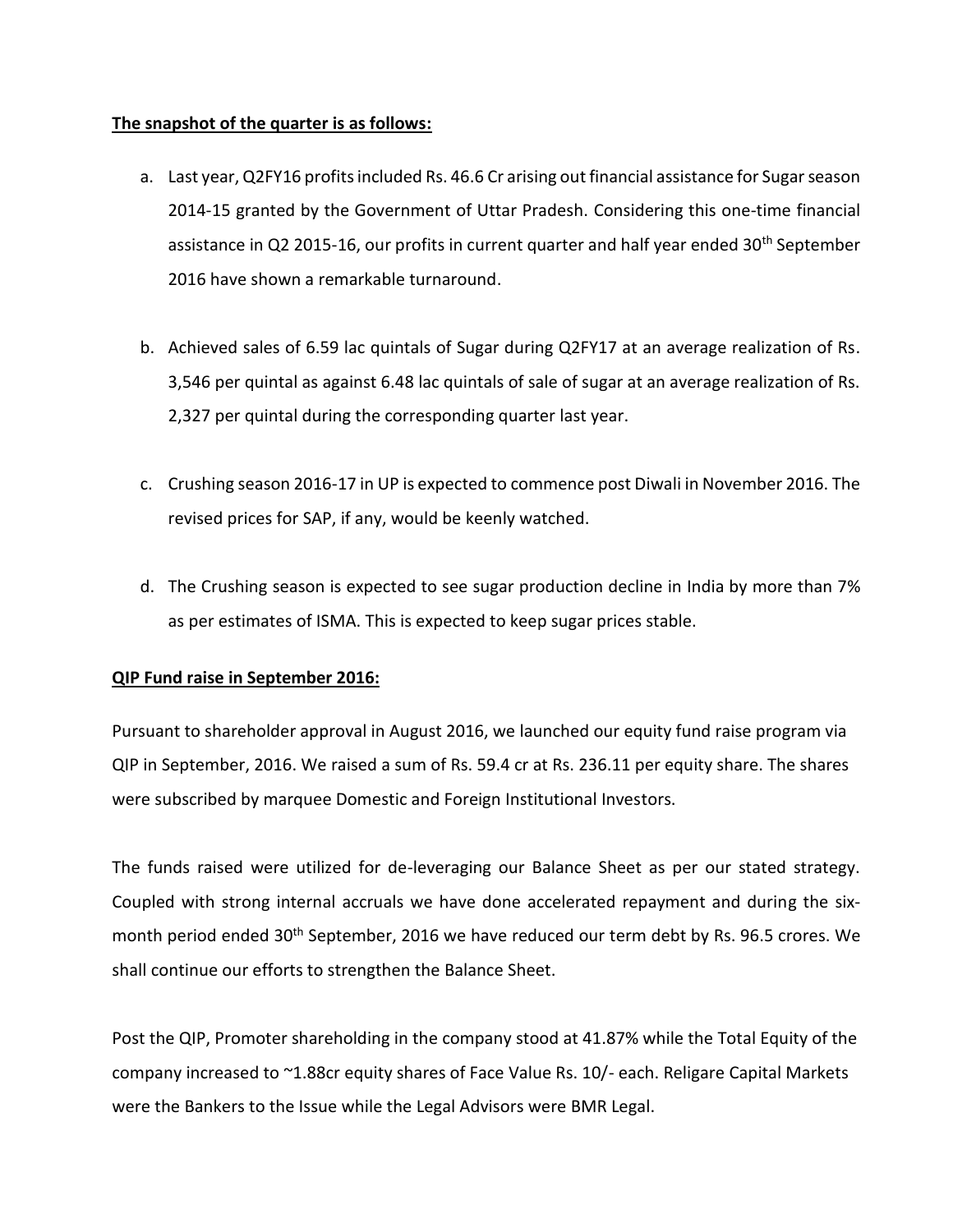#### **At Dwarikesh we continue to embark on our Strategy towards:**

- **1. Building Operating Efficiencies –** through continuous improvements in operating parameters, R&D and continuous farmer engagement
- **2. De-leveraging Balance Sheet –** through Cash generation and improve Financial parameters
- **3. Focus on Cane Development –** to improve recoveries for Sugar Mills and yield for farmers leading to win-win situation for all stakeholders
- **4. Cost Control -** through Plant efficiencies & logistics management thus improving competitive edge

#### *About Dwarikesh Sugar Industries Ltd -*

Dwarikesh is a multi-faceted, fully integrated sugar company with plants at Uttar Pradesh derving its revenues from Sugar, By-Products such as molasses and value added products such as Ethanol and Power. It has 3 plants with combined capacity to crush 21,500 TCD of Sugarcane, generate 86 MW of Power of which 56 MW is evacuated to the State Grid & to manufacture 30 KL of Ethanol per day. Equity Shares are listed both on Bombay Stock Exchange Limited and National Stock Exchange of India Ltd. For more information about Dwarikesh Sugar Industries Limited, please visit [www.dwarikeshsugar.com](http://www.dwarikeshsugar.com/)

#### *Safe harbor statement*

*Statements in this document relating to future status, events, or circumstances, including but not limited to statements about plans and objectives, the progress and results of research and development, potential project characteristics, project potential and target dates for project related issues are forward-looking statements based on estimates and the anticipated effects of future events on current and developing circumstances. Such statements are subject to numerous risks and uncertainties and are not necessarily predictive of future results. Actual results may differ materially from those anticipated in the forward-looking statements. The company assumes no obligation to update forward-looking statements to reflect actual results changed assumptions or other factors.*

\_\_\_\_\_\_\_\_\_\_\_\_\_\_\_\_\_\_\_\_\_\_\_\_\_\_\_\_\_\_\_\_\_\_\_\_\_\_\_\_\_\_\_\_\_\_\_\_\_\_\_\_\_\_\_\_\_\_\_\_\_\_\_\_\_\_\_\_\_\_\_\_\_\_\_\_\_